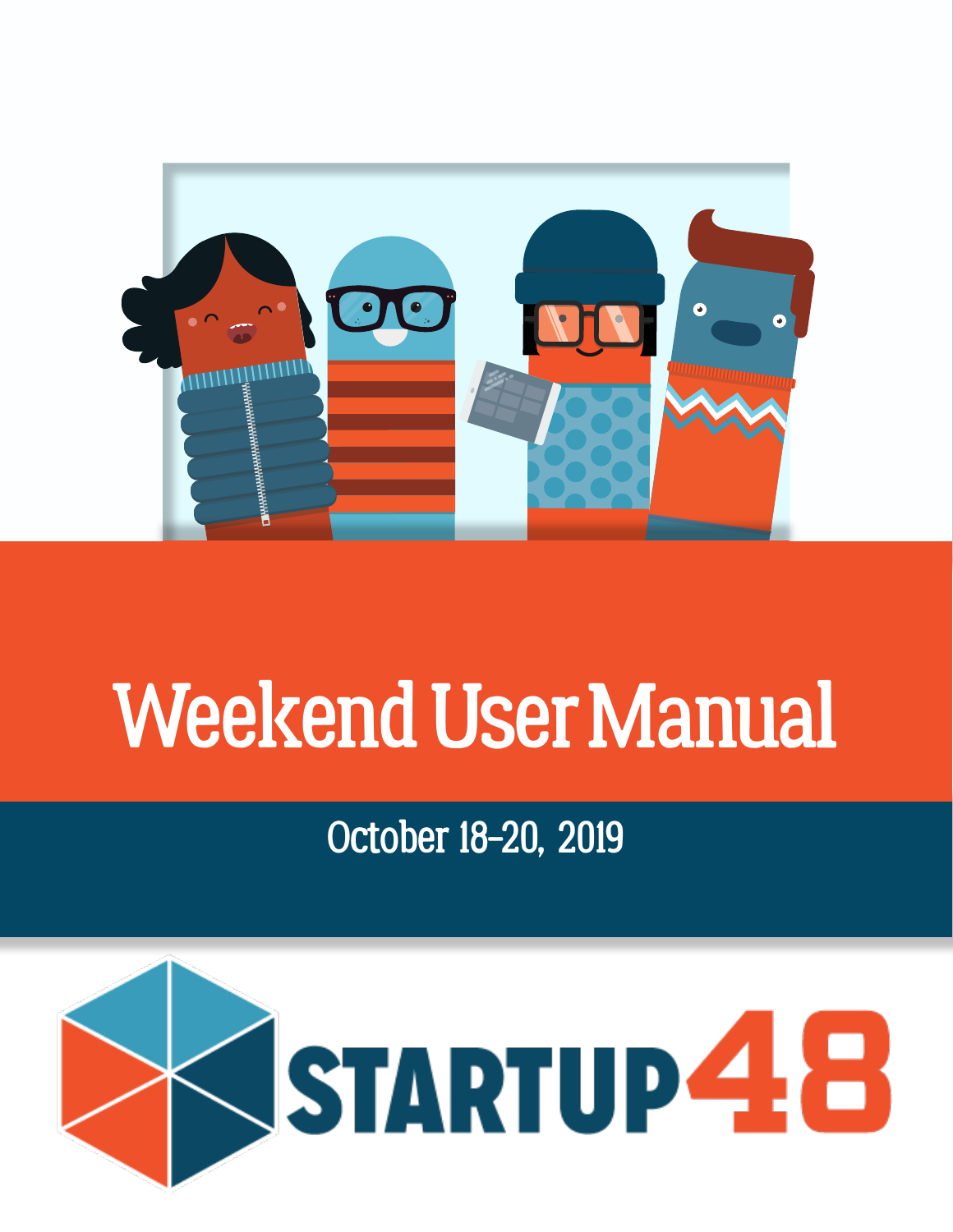## Thank You to Our Event Sponsors!













WELD RILEY<sub>sc</sub>





MAKING AN IMPACT STARTS HERE!



**Imprinted Promotional Products, Tradeshow Booths & Displays** 

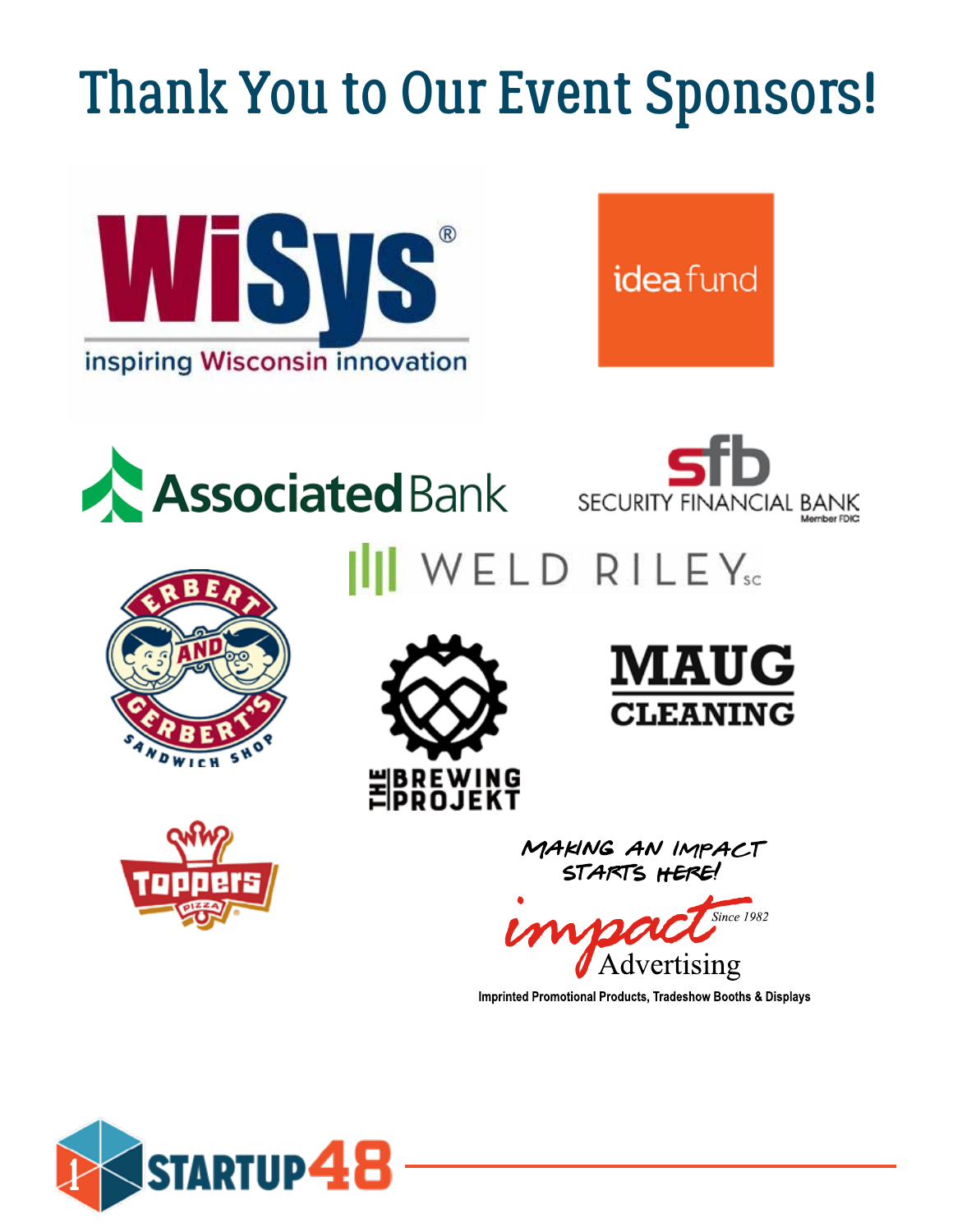## Startup 48 Schedule

| 6:00 pm   | Registration           |
|-----------|------------------------|
| $6:30$ pm | Dinner                 |
| 7:00 pm   | Welcome and<br>Speaker |
| 8:00 pm   | <b>Pitches Start</b>   |
| $9:00$ pm | Cast Your Vote         |
| 9:30 pm   | <b>Team Building</b>   |
| 10:00 pm  | The Fun Begins!        |

### Day 1 | Friday Day 2 | Saturday Day 3 | Sunday

| $8:00$ am | Doors Open/<br><b>Breakfast</b> |
|-----------|---------------------------------|
| $8:30$ am | Work Time                       |
| 12:00 pm  | Lunch                           |
| $1:00$ pm | <b>Work Time</b>                |
| 5:30 pm   | Dinner                          |
| 7:30 pm   | Work Time                       |
| 10:00 pm  | Wrap-up                         |

| $7:00 \text{ am}$ | Doors Open/<br><b>Breakfast</b> |
|-------------------|---------------------------------|
| $8:30 \text{ am}$ | Work Time                       |
| 11:30 am          | Lunch                           |
| 1:00 pm           | <b>Tech Check</b>               |
| $4:00$ pm         | Dinner                          |
| 5:00 pm           | <b>Final Presentations</b>      |
| $7:00$ pm         | Judging & Awards                |
| 8:30pm            | <b>After Party</b>              |

ARTUP ${\bf 48}$ 

## Handy Information

**URL for event: Startup48.co**

Wi-Fi Username:

**Wi-Fi Password:** \_\_\_\_\_\_\_\_\_\_\_\_\_\_\_\_\_\_\_\_\_

**Facebook Account:** /Startup48

**Twitter Handle:** @Startup48\_EC

**Instagram Handle: @Startup 48** 

**Event Hashtag:** #Startup48

Part of Startup 48 includes reaching out to an audience via social media - so be sure to tag your posts with the right handles and hashtags to increase the reach of your posts!

2

#### Code of Conduct

Startup 48 organizers are dedicated to providing a harassment-free event experience for everyone, regardless of gender, sexual orientation, disability, physical appearance, body size, race, or religion. We do not tolerate harassment of event participants in any form. Sexual language and imagery is not deemed appropriate. Participants violating any of these rules may be sanctioned or expelled from the event, at the discretion of the conference organizers.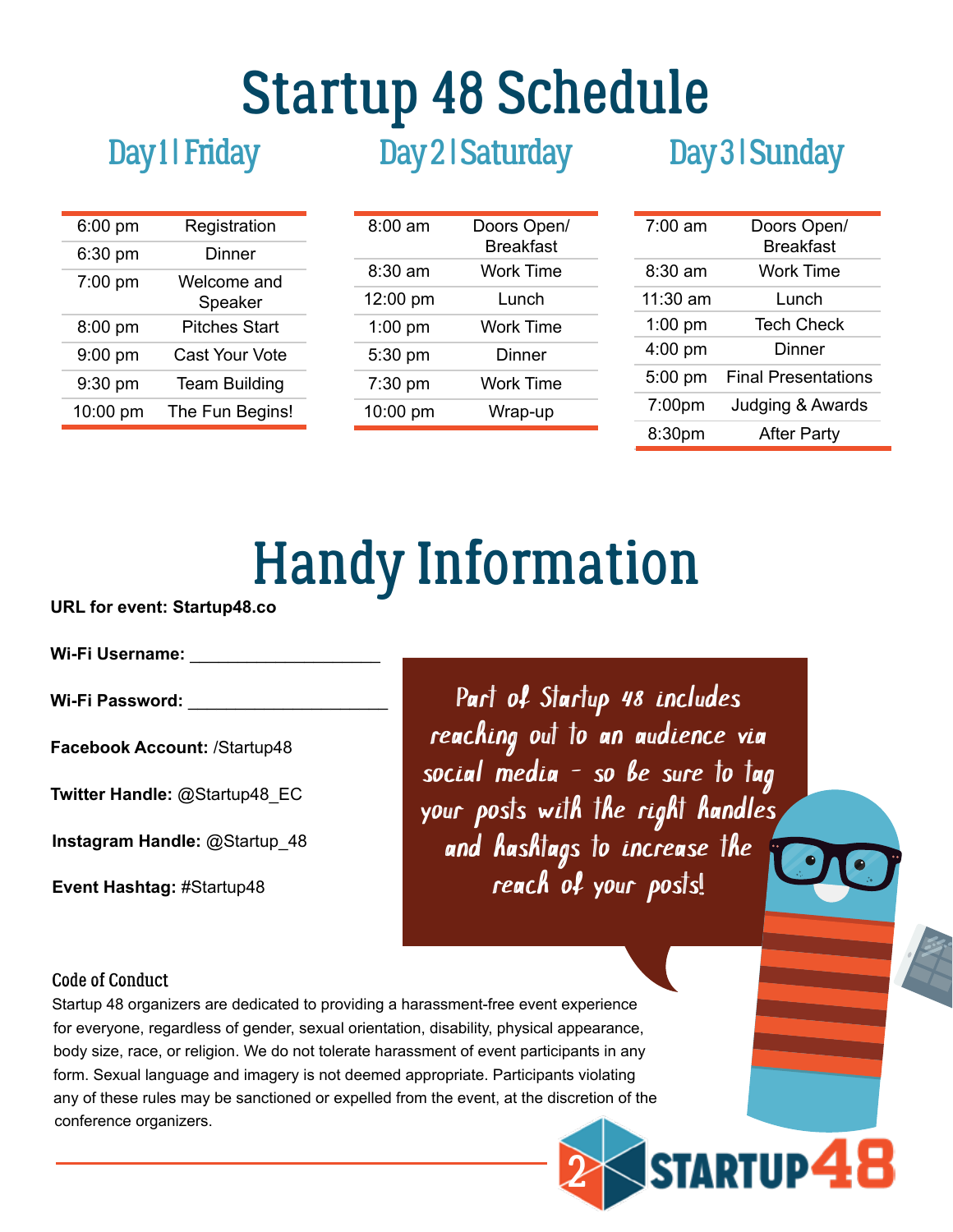## Pitch Your Awesome Idea!

### What makes a good opening pitch?

Startup 48 kicks off with everyone getting 60 seconds to sell their awesome idea destined to become better than sliced bread. 60 seconds is not enough time to explain your idea in detail so focus on generating excitement about your idea and motivating others to get on board!

#### **Who am I?**

FRIDAY

5 - 10 seconds: state your name as well as your unique skills and knowledge.

#### **What's the problem?**

10 - 20 seconds: describe the problem simply and in a way that the audience can relate to.

#### **What's your solution?**

10 - 20 seconds: make your solution realistic and highlight what is innovative about it.

#### **Who do you need?**

5 - 10 seconds: you are currently surrounded by brilliant and enthusiastic people - who do you need on your team to make something awesome? Tell them!

 $\_$  , and the set of the set of the set of the set of the set of the set of the set of the set of the set of the set of the set of the set of the set of the set of the set of the set of the set of the set of the set of th

 $\_$  , and the set of the set of the set of the set of the set of the set of the set of the set of the set of the set of the set of the set of the set of the set of the set of the set of the set of the set of the set of th

\_\_\_\_\_\_\_\_\_\_\_\_\_\_\_\_\_\_\_\_\_\_\_\_\_\_\_\_\_\_\_\_\_\_\_\_\_\_\_\_\_\_\_\_\_\_\_\_\_\_\_\_\_\_\_\_\_\_\_\_\_\_\_\_\_\_\_\_\_\_\_\_\_\_\_\_\_\_\_\_\_\_\_\_\_\_\_\_

 $\_$  , and the set of the set of the set of the set of the set of the set of the set of the set of the set of the set of the set of the set of the set of the set of the set of the set of the set of the set of the set of th

 $\_$  , and the set of the set of the set of the set of the set of the set of the set of the set of the set of the set of the set of the set of the set of the set of the set of the set of the set of the set of the set of th

\_\_\_\_\_\_\_\_\_\_\_\_\_\_\_\_\_\_\_\_\_\_\_\_\_\_\_\_\_\_\_\_\_\_\_\_\_\_\_\_\_\_\_\_\_\_\_\_\_\_\_\_\_\_\_\_\_\_\_\_\_\_\_\_\_\_\_\_\_\_\_\_\_\_\_\_\_\_\_\_\_\_\_\_\_\_\_\_

 $\_$  , and the set of the set of the set of the set of the set of the set of the set of the set of the set of the set of the set of the set of the set of the set of the set of the set of the set of the set of the set of th

 $\_$  , and the set of the set of the set of the set of the set of the set of the set of the set of the set of the set of the set of the set of the set of the set of the set of the set of the set of the set of the set of th

### Planning Your Pitch

Write out the points of your pitch below (hint: be brief)

### Like What You're Hearing?

Even if you pitch an idea, be sure to keep track of other ideas you are interested in as possibilities once teams are formed!

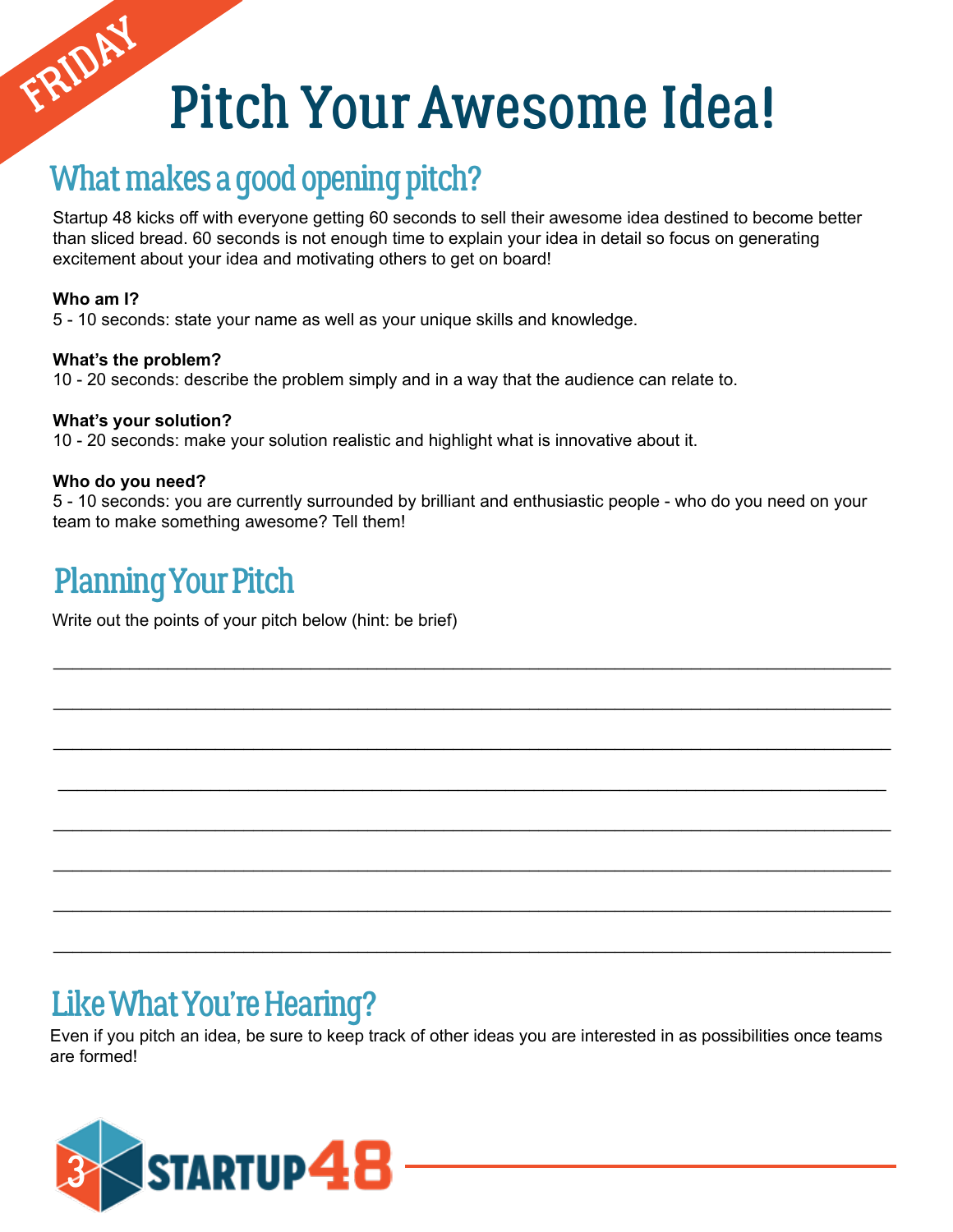## **Strategy Development**

Establish a plan to finish your product and deliver a stellar presentation, adding to the list as needed! Remember, we are looking for a MVP - a product ready for the marketplace, with just enough features to<br>satisfy early customers and provide feedback for future product development

|  | Ő          | satisty early customers and provide reedback for future product development.<br>Starting Mapping Out Minimal Viable Product (MVP) |
|--|------------|-----------------------------------------------------------------------------------------------------------------------------------|
|  |            | Identify your Riskiest Assumption and the Problem you are Solving                                                                 |
|  |            | <b>Business Model</b>                                                                                                             |
|  | $\circ$    | <u> 2008 - Jan Barbara, martxa al II-lea (h. 1888).</u>                                                                           |
|  |            |                                                                                                                                   |
|  |            |                                                                                                                                   |
|  |            | <u> 1980 - Johann John Stein, markin fan it fjort fan it fjort fan it fjort fan it fjort fan it fjort fan it fjort</u>            |
|  |            | <u> 1980 - Jan James James Barnett, amerikan basar dan berasal di sebagai pertama di sebagai pertama di sebagai p</u>             |
|  |            | <u> 1989 - Johann Barn, amerikansk politiker (d. 1989)</u>                                                                        |
|  | $\circ$    | Refine MVP map                                                                                                                    |
|  |            | <b>Market Research</b>                                                                                                            |
|  |            | Start Building the Minimal Viable Product/Demo                                                                                    |
|  | $\Omega$   | <b>Customer Validation</b>                                                                                                        |
|  | $\circ$    | Graphics and Information                                                                                                          |
|  | $\circ$    | <b>Keep Building</b>                                                                                                              |
|  | $\circ$    |                                                                                                                                   |
|  | $\circ$    |                                                                                                                                   |
|  |            | <u> 1980 - Jan Stein, amerikan bestean ing disebut di parti di parti di parti di parti di parti di parti di parti</u>             |
|  |            | <u> 1989 - Johann Stoff, amerikansk politiker (d. 1989)</u>                                                                       |
|  | $\circ$    | <u> 1980 - Jan James James Barnett, amerikan basar dan bagi dan basa dan bagi dan basa dan bagi dan bagi dan ba</u>               |
|  |            |                                                                                                                                   |
|  |            | Validate                                                                                                                          |
|  |            | <b>Obtain Fans/Customers</b>                                                                                                      |
|  |            | <b>Roll-out Strategy</b>                                                                                                          |
|  | O          | <b>Finalize Business Model</b>                                                                                                    |
|  | $\Omega$   | <b>Practice Pitch</b>                                                                                                             |
|  | $\circ$    | <b>Finish Building</b>                                                                                                            |
|  | $\circ$    | <b>Tech Check - Mandatory</b>                                                                                                     |
|  | $\bigcirc$ | <u> 1988 - Johann Barn, fransk politik formuler (d. 1988)</u>                                                                     |
|  |            | <u> 1989 - Johann Stein, mars ar breithinn ar chwaraeth a bhaile ann an 1980.</u>                                                 |
|  |            | <u> 1989 - Johann John Stone, mars and de Brasilian (b. 1989)</u>                                                                 |
|  | $\bullet$  | <u> 1989 - Johann Harry Harry Harry Harry Harry Harry Harry Harry Harry Harry Harry Harry Harry Harry Harry Harry</u>             |
|  |            |                                                                                                                                   |

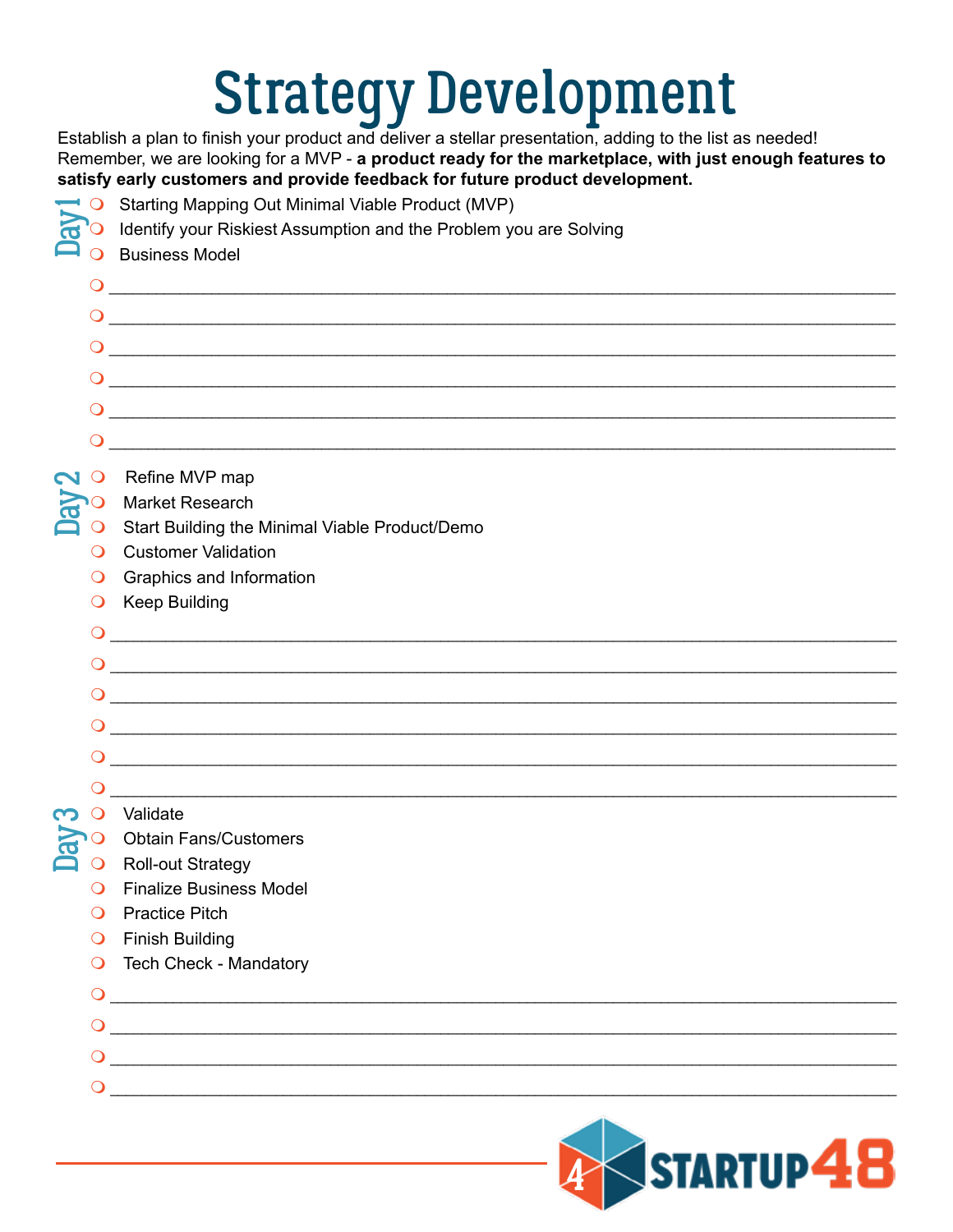## Brainstorming

There is a stack of Lean Canvas Business Models nearby, go grab one. Let's get that filled out.

### Questions to Get you Started

- What is the problem? What solutions already exist?
- What unique resources and experience are we bringing to this project?
- Who will be our customers? Who will be early adopters of our product?
- What customer needs are we addressing? What value are we providing customers?
- How can we most effectively reach our customers?
- What are our customers really willing to pay?
- What can we measure to determine success of our product?
- What are the key resources that we need and how much do they cost?

Not into paper copies? Head to www.startup48.co/resources to discover an online version that you can use during the weekend!



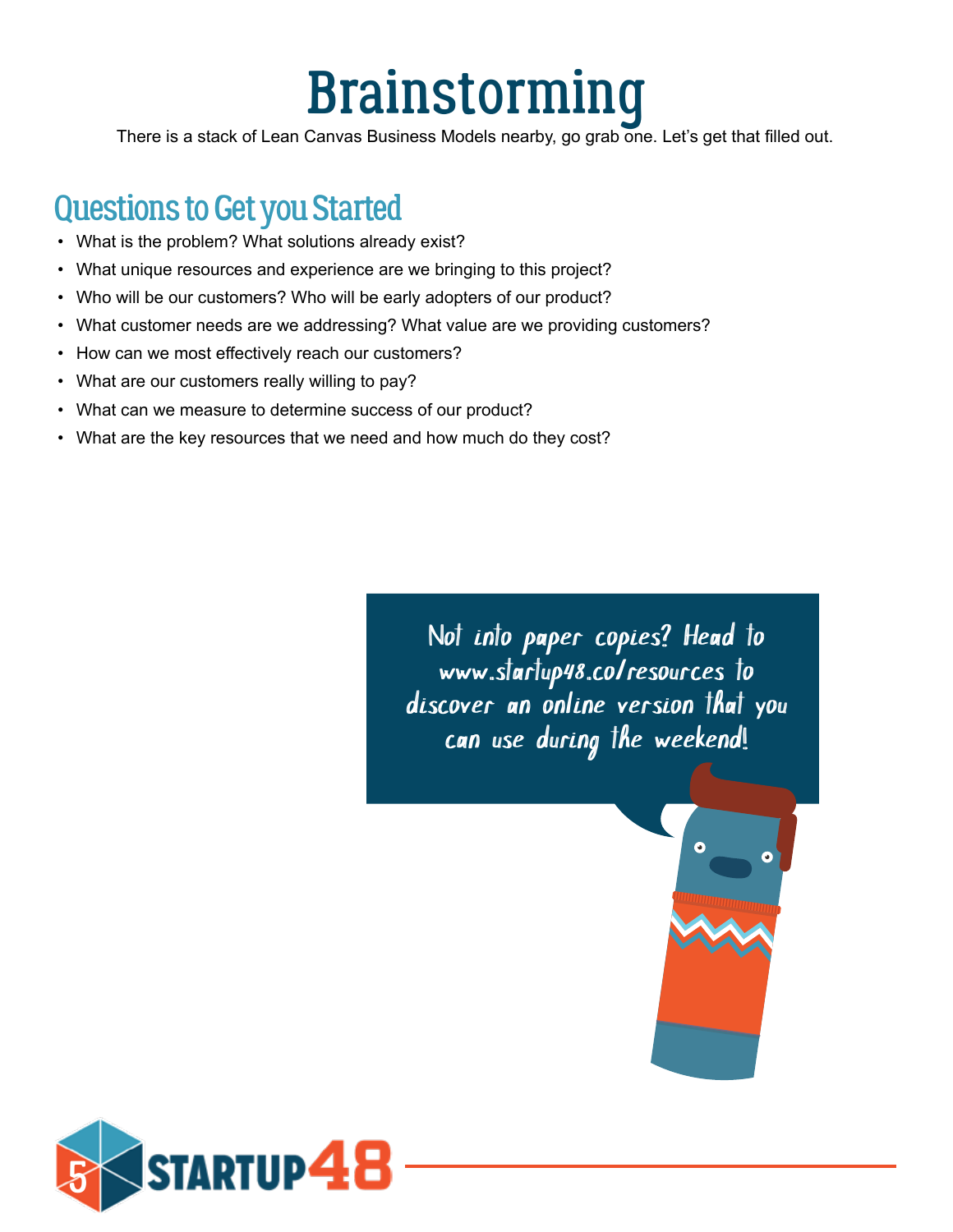## Final Presentations

You made it! Each team has 5 minutes to present their startup, followed with 5 minutes of Q&A from the judging panel. Double check that all your technology is working prior to presentations!

### What are the Judges Looking for?

#### **Validation**

- What problem are you solving?
- Is the specific target market defined?
- Did you receive useful customer feedback?

#### **Execution and Design**

- Do you have a functional MVP?
- Is your product useful?
- Is the User Interface clean and easy to use?
- Does the team work well together?
- Does your solution work?

#### **Business Model**

- How will you stand apart from your competition?
- What's the strategy to enter the market?
- How are you going to make money for your business and your investors?
- Is your user acquisition model realistic?

### Tips for a presentation that will rock!

- Save time by only having 1 or 2 speakers
- Focus on what's been accomplished not what's left to do
- Leave details and in-depth explanations for the Q&A
- Have all demos saved on local devices
- Preload all pages in different tabs
- Don't make any claims without data to back them up
- Practice, practice and then practice some more

### Pre-Presentation Checklist

- $\bigcirc$  Decide who will be talking
- $\bigcirc$  Save any examples or demos to a local device such as a laptop
- $\bigcirc$  Make sure your presentation covers all the criteria the judges are considering
- $\bigcirc$  Appoint someone who is not speaking to be in charge of running technology
- $\bigcirc$  Pre-load all examples and demos onto a local device
- $\bigcirc$  Time the presentation, using the visual aids and any technology make sure it doesn't exceed 5 minutes
- $\bigcirc$  Practice again
- **O** Determine who will answer what questions during the QandA (for example; Who will answer questions about the business model? Who will answer a question about user experience?)
- $\bigcirc$  Relax the judges are super excited to hear about your idea and this presentation will be over before you know it!